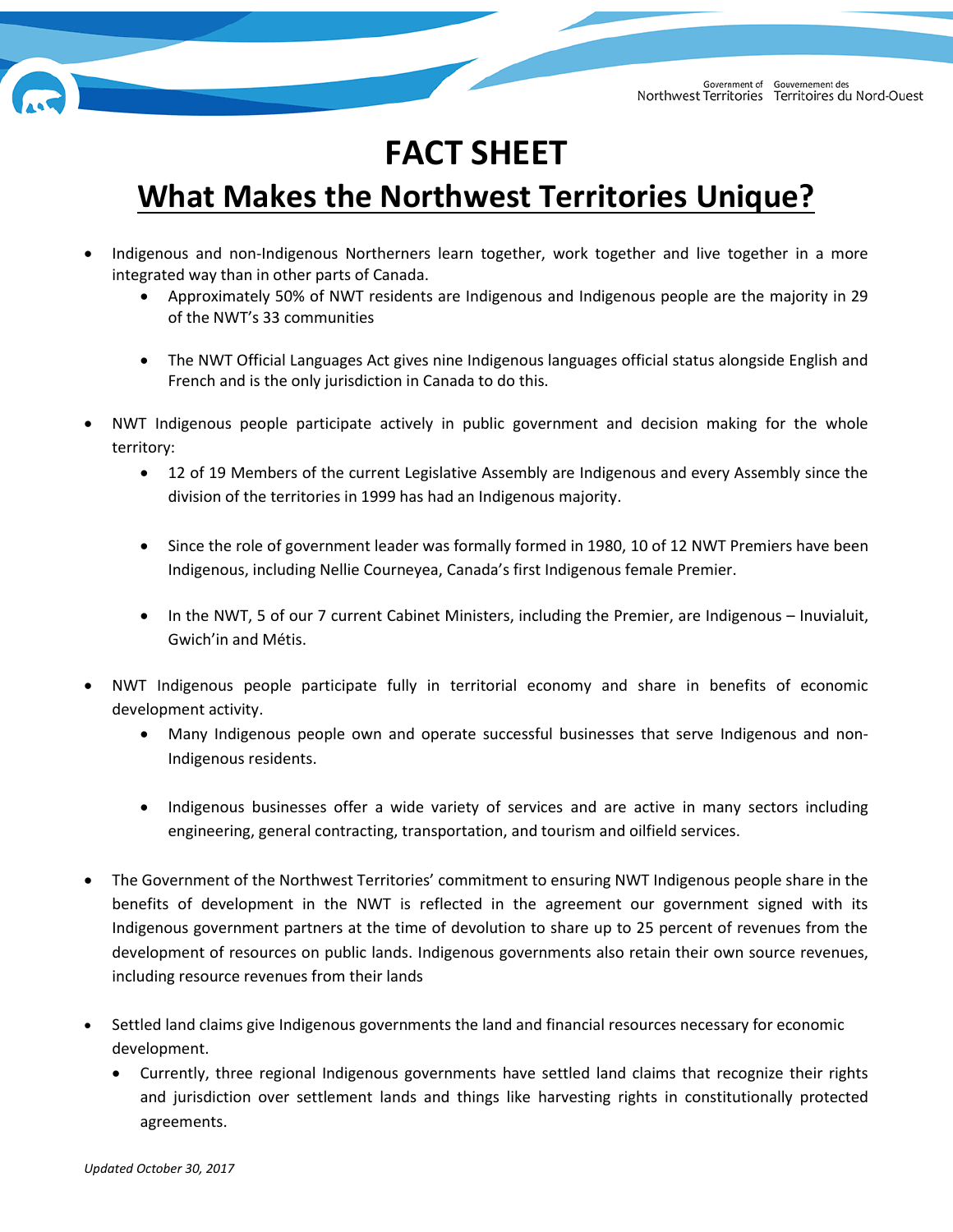

- One regional Indigenous government has a combined land claim and self-government agreement that provides similar features as the land claims, but also gives them legislative authority on a full range of matters, including education, child welfare, justice and many more.
- In September 2016, the Déline Got'ine government became the first Aboriginal public community government in Canada. The Déljne Got' jne Government implements the inherent right to selfgovernment for the Sahtu Dene and Métis of Déljne as well as providing services to all residents of Délįnę.
- Indigenous government representatives sit alongside representatives from the federal government and Government of the Northwest Territories on a variety of boards that set territorial policy and make regulatory decisions for the territory or a region, including wildlife management boards, land use planning boards, and environmental assessment and review boards.
- The strong relationship between the Government of the Northwest Territories and Indigenous governments, along with their active participation means no developments requiring land use permits or water licenses – including mines, pipelines, oil and gas operations, hydro-electric facilities or highway construction – can proceed without review and recommendations by a board that includes Indigenous governments
- Unlike services that are often provided on reserves for Indigenous people, in the Northwest Territories the same public programs and services are offered to Indigenous and non-Indigenous residents alike.
	- Indigenous and non-Indigenous people go to the same schools operated by the Government of the Northwest Territories and all students participate in Dene Kede or Inuuqatigiit integrated curricula from junior kindergarten to grade 9 which means that all students experience culturally-rooted learning opportunities that engage elders and may at times take place on the land.
	- Indigenous and non-Indigenous people receive health care at the same health centres and hospitals.
	- All NWT residents access NWT Housing Corporation programs including public housing in all communities using universal criteria.
	- Our municipal services are community-based, innovative and achieve economies of scale where geography and small population size can make that a challenge. Operators as local, often Indigenous, and are certified, through the GNWT School of Community Government. [There is only one ongoing boil-water advisory in the NWT, in Colville Lake.]
	- The *National Narrative on Reconciliation Report [\(http://reconciliationcanada.ca/resources/national](http://reconciliationcanada.ca/resources/national-narrative-report-on-reconciliation/)[narrative-report-on-reconciliation/\)](http://reconciliationcanada.ca/resources/national-narrative-report-on-reconciliation/)* showed that a higher representation of non-Indigenous Northerners felt there was a need for reconciliation than any other region in Canada, and then non-Indigenous Canadians overall.